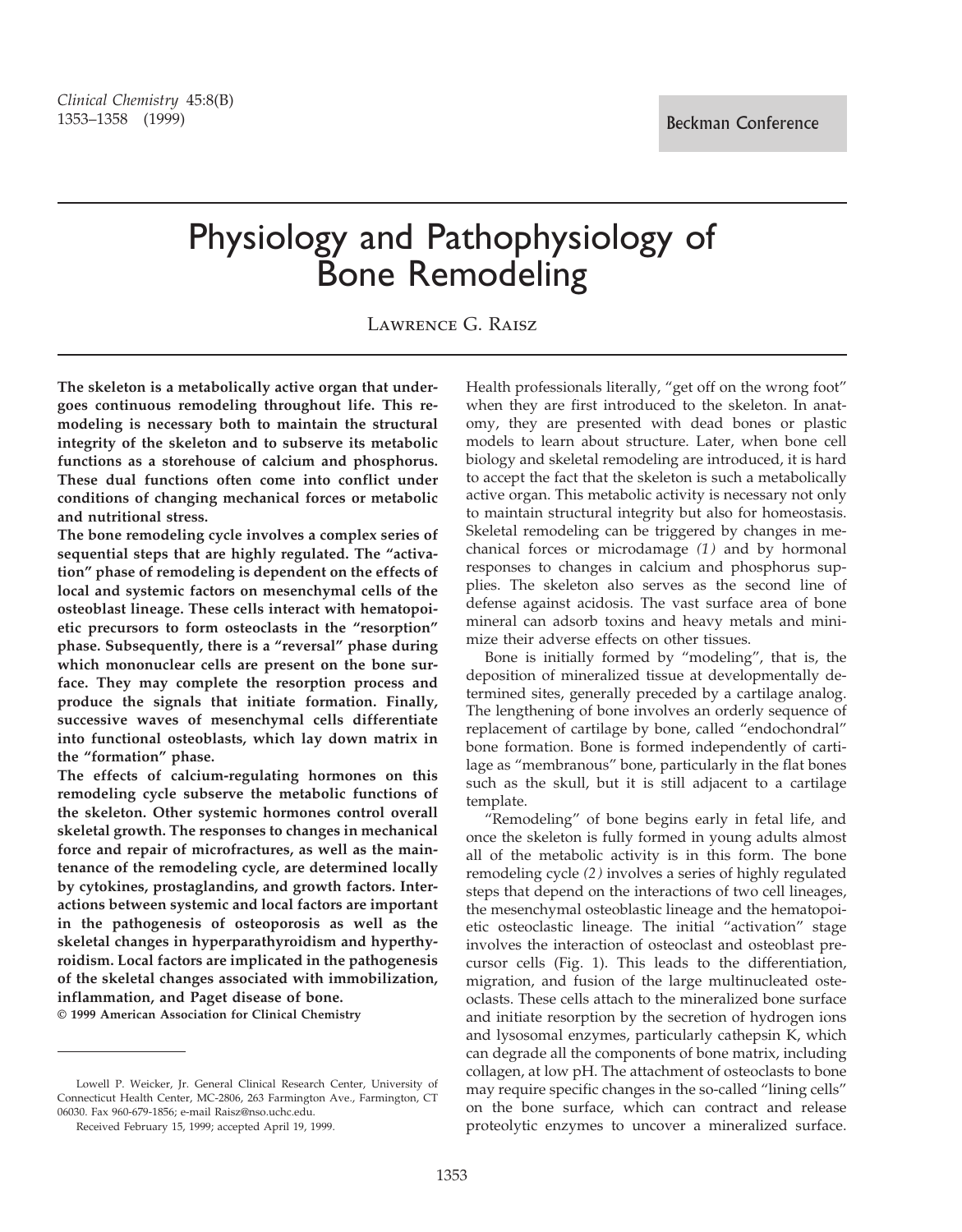Fig. 1. Interaction of hematopoietic and stromal cells.

The cells of the osteoblast lineage can interact with hematopoietic cells to initiate osteoclast formation. These same cells can also differentiate to become matrix-synthesizing osteoblasts. The latter pathway may be stimulated by substances released from the osteoclast or from the bone matrix during resorption. (Fig. 1 prepared and kindly provided by Dr. Carol C. Pilbeam, University of Connecticut Health Center, Farmington, CT.)

Osteoclastic resorption produces irregular scalloped cavities on the trabecular bone surface, called Howship lacunae, or cylindrical Haversian canals in cortical bone. Once the osteoclasts have completed their work of bone removal, there is a "reversal" phase during which mononuclear cells, which may be of the macrophage lineage, are seen on the bone surface. The events during this stage are not well understood, but they may involve further degradation of collagen, deposition of proteoglycans to form the so-called cement line, and release of growth factors to initiate the formation phase. During the final "formation" phase of the remodeling cycle, the cavity created by resorption can be completely filled in by successive layers of osteoblasts, which differentiate from their mesenchymal precursors and deposit a mineralizable matrix.

The differentiation pathway for osteoblasts is illustrated in Fig. 2. The precursor mesenchymal or stromal stem cell for osteoblasts is pluripotential and can also differentiate into adipocytes or marrow support cells, and possibly, into fibroblasts, muscle cells, or cartilage cells. The pathway to adipocytes is of particular importance because cells that have the capacity to form osteoblasts can be diverted into this lineage and are then no longer available for bone formation. This may account for the fact that as the marrow becomes more fatty with aging, osteoblast renewal appears to be impaired. Once the osteoblast has differentiated and completed its cycle of matrix synthesis, it can become a flattened lining cell on the bone surface, be buried in the bone as an osteocyte, or undergo programmed cell death (apoptosis) *(3)*. The osteocytes are critical for maintaining fluid flow through the bone, and changes in this fluid flow may provide the

The mesenchymal stem cell that gives rise to osteoblasts can also produce cells of other lineages (see text). It is also possible that osteoblast precursors can differentiate into or derive from adipocytes and marrow support cells. Osteoblasts can be buried as osteocytes, remain in the bone surface as lining cells, or undergo apoptosis. Although this diagram suggests that the fates of the osteoblast are terminal, reactivation of lining cells and possibly osteocytes back to active osteoblasts has been postulated. (Fig. 2 prepared and kindly provided by Dr. Carol C. Pilbeam, University of Connecticut Health Center, Farmington, CT.)

 $\sqrt{\bullet}$ 

**Stromal Stem** 

Cell

Osteoblast

Precursor

Osteoblast

 $\bullet\bullet\bullet$ 

 $\bigcirc$ 

Fig. 2. Origin and fate of osteoblasts.

**Hematopoietic Stem** 

Cell  $\odot$ 

Osteoclast

Precursor

Osteoclast

signal for the cellular response to mechanical forces such as impact loading.

# Systemic Regulation of Bone Remodeling

The metabolic functions of the skeleton are served in large part by two major calcium-regulating hormones, parathyroid hormone  $(PTH)^1$  and 1,25-dihydroxy vitamin D (Table 1). A third hormone, calcitonin, which can inhibit bone resorption, may be important in skeletal development but appears to play little role in physiologic calcium regulation in adult humans. It is a potent inhibitor of bone resorption and is used clinically in the treatment of osteoporosis.

PTH regulates serum calcium concentration. It is a potent stimulator of bone resorption and has biphasic effects on bone formation. There is an acute inhibition of collagen synthesis with high concentrations of PTH, but prolonged intermittent administration of this hormone produces increased bone formation, a property for which it is being explored clinically as an anabolic agent *(4)*. Plasma PTH tends to increase with age, and this may produce an increase in bone turnover and a loss of bone mass, particularly of cortical bone. 1,25-Dihydroxy vitamin D has its greatest effect on intestinal calcium and phosphate absorption, but it may also have direct effects on bone and other tissues *(5)*. It is probably critical for the differentiation of both osteoblasts and osteoclasts and can stimulate bone resorption and formation under some experimental conditions.





<sup>&</sup>lt;sup>1</sup> Nonstandard abbreviations: PTH, parathyroid hormone; IGF, insulin-like growth factor; OPG, osteoprotegerin; and IL, interleukin.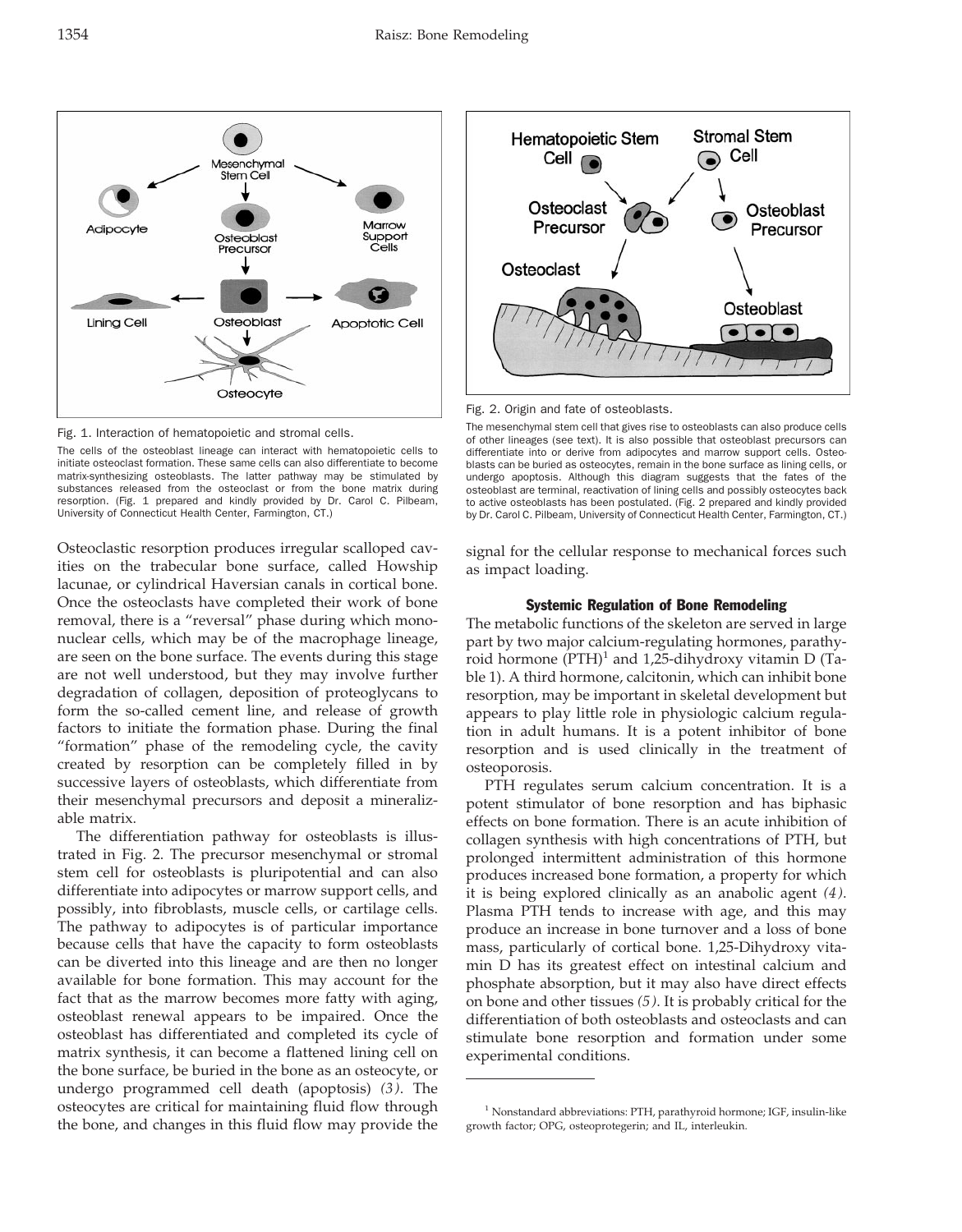| Table 1. Systemic regulation of bone remodeling. |                        |                                                         |  |  |
|--------------------------------------------------|------------------------|---------------------------------------------------------|--|--|
|                                                  | <b>Bone resorption</b> | <b>Bone formation</b>                                   |  |  |
| PTH                                              | $\uparrow$ a           | $\uparrow$ $(\downarrow)$ <sup><math>\circ</math></sup> |  |  |
| $\cdots$                                         |                        | $\cdots$                                                |  |  |

| $1,25(OH)$ <sub>2</sub> Vitamin D |            |                  |
|-----------------------------------|------------|------------------|
| Calcitonin                        |            |                  |
| Estrogen                          |            | $(\downarrow)^c$ |
| Androgen                          |            |                  |
| Growth hormone/IGF                |            |                  |
| Thyroid hormone                   |            |                  |
| Glucocorticoids                   | $\wedge$ d |                  |

a  $\uparrow$ , increase;  $\downarrow$ , decrease; ?, not known.

 $<sup>b</sup>$  PTH and vitamin D decrease collagen synthesis in high doses.</sup>

 $c$  Estrogen decreases bone formation by decreasing remodeling, but formation is decreased less than resorption and bone mass increases.

 $d$  Glucocorticoids may increase resorption indirectly by inhibiting intestinal calcium absorption and sex hormone production.

Other systemic hormones are important in regulating skeletal growth. Growth hormone, acting through both systemic and local insulin-like growth factor (IGF) production, can stimulate bone formation and resorption *(6)*. Glucocorticoids are necessary for bone cell differentiation during development, but their greatest postnatal effect is to inhibit bone formation *(7)*. This is the major pathogenetic mechanism in glucocorticoid-induced osteoporosis. Indirect effects of glucocorticoids on calcium absorption and sex hormone production may, however, increase bone resorption. Thyroid hormones can also stimulate bone resorption and formation and are critical for maintenance of normal bone remodeling *(8)*.

Probably the most important systemic hormone in maintaining normal bone turnover is estrogen *(9)*. Estrogen deficiency leads to an increase in bone remodeling in which resorption outstrips formation and bone mass decreases. This can be observed not only in postmenopausal women, but also in men with defects either in the estrogen receptor or in the synthesis of estrogen from

testosterone *(10)*. The mechanisms by which estrogen regulates bone turnover are still not well understood, although studies in animals suggest that estrogen acts by altering either the production or activity of local factors that regulate osteoblast and osteoclast precursors *(9*, *11)*. Estrogen treatment produces a decrease in both formation and resorption of bone associated with decreased remodeling but increases bone mass. This increase may simply be a result of the filling in of the resorption space. Alternatively, estrogen may inhibit local factors that impair bone formation or enhance local factors that stimulate bone formation (Fig. 3).

# Local Regulators of Bone Remodeling

Early students of the structural adaptation of the skeleton appreciated the concept that there must be local factors that regulate bone remodeling *(12)*. However, the identification of these local factors has occurred only during the last 30 years. Among the first to be identified were cytokines (Table 2). Initially these "osteoclast-activating factors", which could be produced by inflammatory cells, particularly macrophages, were implicated in the local bone loss associated with periodontal disease and inflammatory arthritis *(11)*. At about the same time prostaglandins, particularly prostaglandin  $E_2$  were shown to be potent stimulators of bone resorption that could also be important in inflammatory bone loss *(13)*.

A large number of cytokines and growth factors that can affect bone cell functions have now been identified. Recently, some of the proteins that are responsible for the interaction between cells of the osteoblastic and osteoclastic lineage have been identified. These proteins are in the family of tumor necrosis factor receptors. Osteoblast precursors express a molecule called TRANCE, or osteoclast differentiation factor, which can activate cells of the osteoclast lineage by interacting with a receptor called



Fig. 3. Pathways by which estrogen may alter local factors and influence bone remodeling.

Inhibitory effects on bone-resorbing cytokines and prostaglandins can decrease bone resorption, whereas stimulation of transforming growth factor  $\beta$  can both decrease resorption and increase formation. Increased IGF could stimulate formation. Because the inhibition of bone resorption appears to dominate, the overall effect of estrogen is to decrease bone turnover. Bone mass increases either because the resorption space is filled in or because the indirect effects on growth factors provide for greater bone formation at local sites. (Reprinted with permission from L.G. Raisz. Interaction of local and systemic factors of the pathogenesis of osteoporosis. In: Marcus R, Feldman D, Kelsey J, eds. Osteoporosis. New York: Academic Press, 1996.)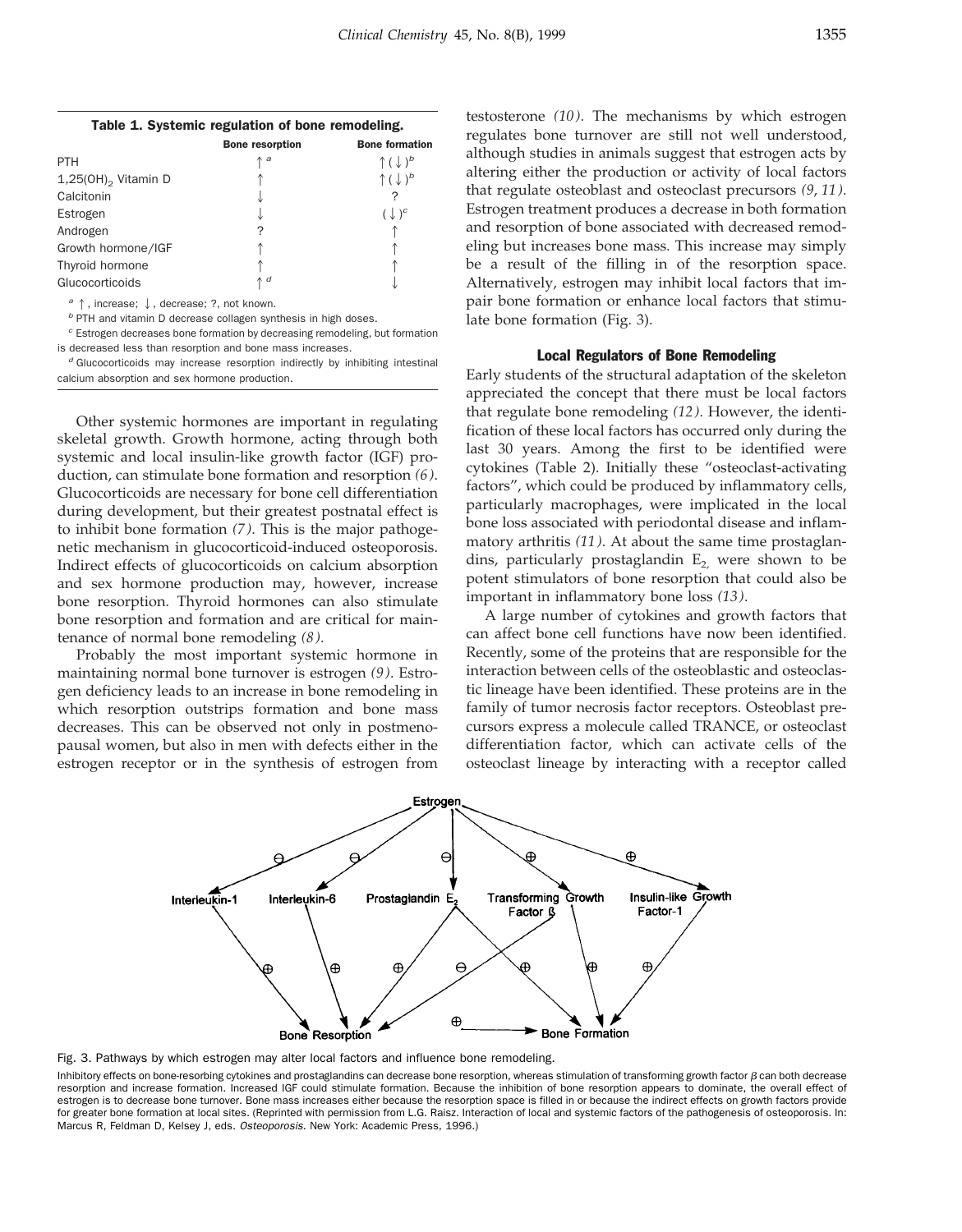#### Table 2. Local factors acting on the skeleton.

- $\bullet$  Cytokines that may cause bone loss: IL-1, TNF, $^a$  IL-6, IL-11, and ODF
- Cytokines that may prevent bone loss: IL-4, IL-13, IL-18, IFN, OPG, and IL-1ra
- Colony-stimulating factors: M-CSF and GM-CSF
- Prostaglandins, leukotrienes, and nitric oxide
- $\bullet$  Growth factors: IGF, TGF $\beta$ , FGF, PDGF, and PTHrP

<sup>a</sup> TNF, tumor necrosis factor; ODF, osteoclast differentiation factor; IFN, interferon; M-CSF, macrophage colony-stimulating factor; GM-CSF, granulocytemacrophage colony-stimulating factor;  $TGF\beta$ , transforming growth factor- $\beta$ ; FGF, fibroblast growth factor; PDGF, platelet-derived growth factor; PTHrP, PTH-related protein.

RANK *(14*, *15)*. A third molecule, osteoprotegerin (OPG), can be produced by cells of the osteoblast lineage, but it can also be produced by other cells in the marrow. OPG acts as a decoy receptor for TRANCE, blocking its interaction with RANK and inhibiting osteoclast formation. Recent studies have shown that knocking out the OPG gene in rodents produces severe osteoporosis characterized by excessive bone resorption *(16)*.

Bone contains a large number of growth factors. Among the most abundant are the IGFs, which, with their associated binding proteins, may be important modulators of local bone remodeling *(6*, *17)*. Transforming growth factor  $\beta$  and the related family of bone morphogenetic proteins are present in the skeleton and have important functions not only in remodeling, but also in skeletal development *(18*, *19)*. Other growth factors, such as platelet-derived growth factor, PTH-related protein, and fibroblast growth factor may play an important role in physiologic remodeling and an even more important role in the remodeling associated with skeletal repair *(20*, *21)*.

## Pathophysiology of Bone Remodeling

Abnormalities of bone remodeling can produce a variety of skeletal disorders (Table 3). Inflammatory bone loss in periodontal disease and arthritis is probably the com-

|                              | Table 3. Abnormalities of remodeling in metabolic and |  |  |  |  |  |  |
|------------------------------|-------------------------------------------------------|--|--|--|--|--|--|
| inflammatory bone disorders. |                                                       |  |  |  |  |  |  |
|                              |                                                       |  |  |  |  |  |  |

|                             | <b>Bone resorption</b>           | <b>Bone formation</b> |
|-----------------------------|----------------------------------|-----------------------|
| Osteoporosis                | $\uparrow \uparrow$ <sup>a</sup> |                       |
| Glucocorticoid osteoporosis |                                  |                       |
| Hyperparathyroidism         |                                  |                       |
| Hyperthyroidism             |                                  |                       |
| Paget disease <sup>b</sup>  |                                  |                       |
| Inflammation                |                                  |                       |
| Osteopetrosis <sup>c</sup>  |                                  |                       |
| Immobilization              |                                  |                       |
|                             |                                  |                       |

 $a \uparrow \uparrow$ , definitely increased;  $\downarrow \downarrow$ , definitely decreased;  $\uparrow$ , transiently or variably increased;  $\downarrow$ , transiently or variably decreased.

 $<sup>b</sup>$  Some lesions may be largely osteoclastic, but most show increased osteo-</sup> blastic activity as well.

<sup>c</sup> Increased formation is responsible only in rare cases.

bined result of stimulation of resorption and inhibition of formation by cytokines and prostaglandins. Interleukin 1 (IL-1), IL-6, and tumor necrosis factor as well as growth factors have been implicated in pathologic responses in the skeleton, particularly in osteoporosis associated with estrogen deficiency, hyperparathyroidism, and Paget disease *(11*, *22*, *23)*.

## **OSTEOPOROSIS**

Primary osteoporosis is by far the most common metabolic disorder of the skeleton *(24)*. This disorder has been divided into type 1, or postmenopausal osteoporosis, and type 2, or senile osteoporosis, on the basis of possible differences in etiology. However, recent studies have suggested that estrogen deficiency is important for the pathogenesis of both types of osteoporosis and in both men and women *(25)*. Osteoporosis is defined as a decrease in bone mass and strength leading to increased propensity to fracture. The loss of bone mass and strength can be contributed to by (*a*) failure to reach an optimal peak bone mass as a young adult, (*b*) excessive resorption of bone after peak mass has been achieved, or (*c*) an impaired bone formation response during remodeling. Studies using bone markers suggest that there is accelerated bone remodeling at menopause and that bone formation may increase overall, but that the rate is inadequate to replace the bone lost by resorption. This could be either because of a defect in osteoblast function or because of loss of template from excessive resorption with perforation of trabecular plates and removal of endosteal cortical bone. The defect in osteoblast function could be the consequence of cellular senescence, but also may be the result of a decrease in the synthesis or activity of systemic and local growth factors. As noted above, there may be a complex interaction between estrogen and multiple local growth factors (Fig. 3). One of the most difficult challenges in the field of osteoporosis will be to determine which, if any, of these local factors are critical in pathogenesis. Identification of such specific factors could lead to exciting new approaches to diagnosis and therapy *(26*, *27)*.

#### hyperparathyroidism and hyperthyroidism

In these disorders, bone turnover may be markedly increased with or without decreased bone mass. Both parathyroid hormones and thyroid hormones can stimulate bone formation as well as resorption, and if the cells of the osteoblastic lineage are sufficiently responsive, then bone loss will not occur. Increased IL-6 has been reported in hyperparathyroidism. In severe disease or in the aged, in whom bone formation responses are limited, these disorders are likely to be associated with decreased bone mass *(4*, *28)*.

# paget disease

A remarkable disorder of bone remodeling is Paget disease *(23, 29)*. In this disorder, the osteoclasts become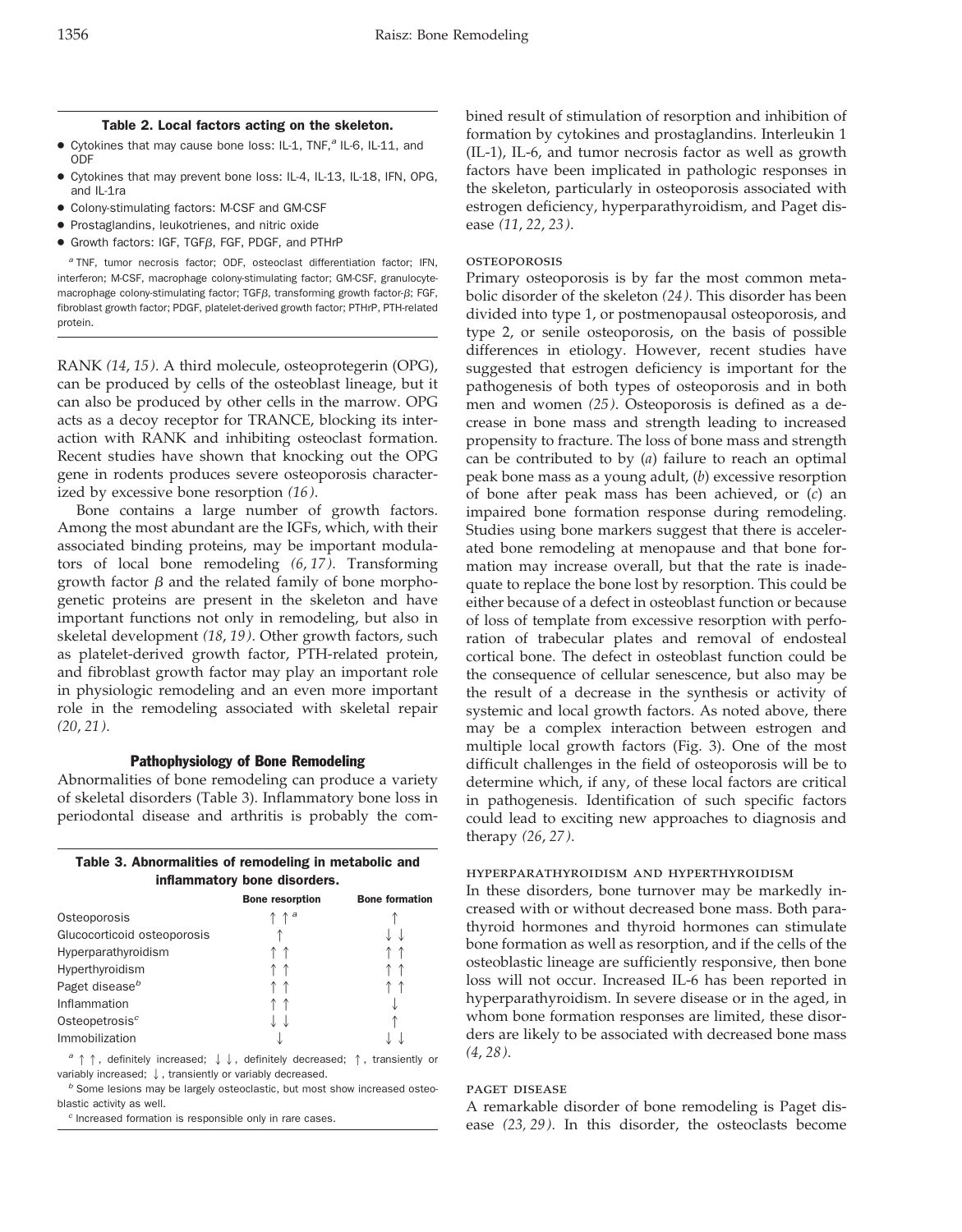abnormally activated, possibly by viral infection *(30)*, and produce a bizarre and irregular pattern of resorption, to which there is usually an intense osteoblastic response with irregular new bone formation often in the form of woven bone. Thus, in Paget disease there may be increased bone density, but because of the irregular architecture, bone strength is decreased and pathologic fractures may occur. Paget disease also has a genetic component that may be linked to an osteosarcoma tumor suppressor gene *(31)*. This could account for the increased risk of osteosarcoma in patients with Paget disease.

## orthopedic disorders

Some of the local pathologic changes in the skeleton that occur in association with orthopedic disorders have also been found to involve local factors. For example, the heterotopic ossification that occurs after hip surgery may be mediated by prostaglandin because it can be diminished by giving inhibitors of prostaglandin synthesis, such as indomethacin *(32)*. The loosening of prostheses has been shown to involve local cytokine and prostaglandin production by inflammatory cells *(33)*.

# **OSTEOPETROSIS**

Decreased bone turnover can also lead to skeletal abnormalities. There are several syndromes of osteopetrosis or osteosclerosis in which bone resorption is defective because of impaired formation of osteoclasts or loss of osteoclast function. In these disorders, bone modeling as well as remodeling are impaired, and the architecture of the skeleton can be quite abnormal *(34*, *35)*.

## **Conclusion**

The recent explosion of knowledge concerning systemic and local regulation of bone remodeling should lead to new approaches to the diagnosis and treatment of skeletal disorders. In particular, the newer methods in molecular and cellular biology should enable us to define the abnormalities in cells of the osteoblastic and osteoclastic lineages that lead to bone disease and to develop new approaches based on a fuller understanding of the pathogenetic mechanisms in these disorders.

Some of the work described in this review was supported by the NIH (Grant AM18063) and by the General Clinical Research Center (Grant MO1RR06192). I thank Barbara Capella for technical assistance.

#### References

- 1. Turner CH. Three rules for bone adaptation to mechanical stimuli. Bone 1998;23:339–409.
- 2. Eriksen EF. Normal and pathological remodeling of human trabecular bone: three dimensional reconstruction of the remodeling sequence in normals and in metabolic bone disease. Endocrinol Rev 1986;7:379–408.
- 3. Jilka RL, Weinstein RS, Bellido T, Parfitt AM, Manolagas STC.

Osteoblast programmed cell death (apoptosis): modulation by growth factors and cytokines. J Bone Miner Res 1998;13:793– 802.

- 4. Dempster DW, Cosman F, Parisien M, Shen V. Anabolic actions of parathyroid hormone on bone. Endocr Rev 1993;14:690–709.
- 5. Li YC, Amling M, Pirro AE, Priemel M, Meuse J, Baron R, et al. Normalization of mineral ion homeostasis by dietary means prevents hyperparathyroidism, rickets, and osteomalacia, but not alopecia in vitamin D receptor-ablated mice. Endocrinology 1998; 139:4391–6.
- 6. Rosen CJ, Donahue LR. Insulin-like growth factors and bone—the osteoporosis connection revisited. Proc Soc Exp Biol Med 1998; 219:1–7.
- 7. Advani S, LaFrancis D, Bogdanovic E, Taxel P, Raisz LG, Kream BE. Dexamethasone suppresses in vivo levels of bone collagen synthesis in neonatal mice. Bone 1997;20:41–6.
- 8. Kawaguchi H, Pilbeam CC, Raisz LG. Anabolic effects of 3,3',5triiodothyronine and triiodothyroacetic acid in cultured neonatal mouse parietal bones. Endocrinology 1994;135:971–6.
- 9. Pacifici R. Cytokines, estrogen and postmenopausal osteoporosis—the second decade. Endocrinology 1998;139:2659–61.
- 10. Bilezikian JP, Morishima A, Bell J, Grumbach MM. Increased bone mass as a result of estrogen therapy in a man with aromatase deficiency. N Engl J Med 1998;339:599–603.
- 11. Lorenzo JA. The role of cytokines in the regulation of local bone resorption. Crit Rev Immunol 1992;11:195–213.
- 12. McLeod KJ, Rubin CT, Otter MW, Qin YX. Skeletal cell stresses and bone adaptation. Am J Med Sci 1998;316:176–83.
- 13. Kawaguchi H, Pilbeam CC, Harrison JR, Raisz, LG. The role of prostaglandins in the regulation of bone metabolism. Clin Orthop 1995;313:36–46.
- 14. Horwood NJ, Elliott J, Martin TJ, Gillespie MT. Osteotropic agents regulate the expression of osteoclast differentiation factor and osteoprotegerin in osteoblastic stromal cells. Endocrinology 1998;139:4743–6.
- 15. Yasuda H, Shima N, Nakagawa N, Yamaguchi K, Kinosaki M, Mochizuki S, et al. Osteoclast differentiation factor is a ligand for osteoprotegerin/osteoclastogenesis-inhibitory factor and is identical to TRANCE/RANKL. Proc Natl Acad Sci U S A 1998;95:3597-602.
- 16. Mizuno A, Amizuka N, Irie K, Murakami A, Fujise N, Kanno T, et al. Severe osteoporosis in mice lacking osteoclastogenesis inhibitory factor osteoprotegerin. Biochem Biophys Res Commun 1998; 247:610–5.
- 17. Hakeda Y, Kawaguchi H, Hurley M, Pilbeam CC, Abreu C, Linkhart TA, et al. Intact insulin-like growth factor binding protein-5 (IG-FBP-5) associates with bone matrix and the soluble fragments of IGFBP-5 accumulated in culture medium of neonatal mouse calvariae by parathyroid hormone and prostaglandin E2-treatment. J Cell Physiol 1996;166:370–9.
- 18. Bonewald LF, Dallas SL. Role of active and latent transforming growth factor beta in bone formation. J Cell Biochem 294;55: 350–7.
- 19. Sakou T. Bone morphogenetic proteins: from basic studies to clinical approaches. Bone 1998;22:591–603.
- 20. Kuznetsov SA, Friedenstein AJ, Robey PG, Factors required for bone marrow stromal fibroblast colony formation in vitro. Br J Haematol 1997;97:561–70.
- 21. Inui K, Maeda H, Sano A, Fujioka K, Yutani Y, Sakawa A. Local application of basic fibroblast growth factor minipellet induces the healing of segmental bony defects in rabbits. Calcif Tissue Int 1998;63:490–5.
- 22. Papanicolaou DA, Wilder RL, Manolagas SC, Chrousos GP. The pathophysiologic roles of interleukin-6 in human disease. Ann Intern Med 1998;128:127–37.